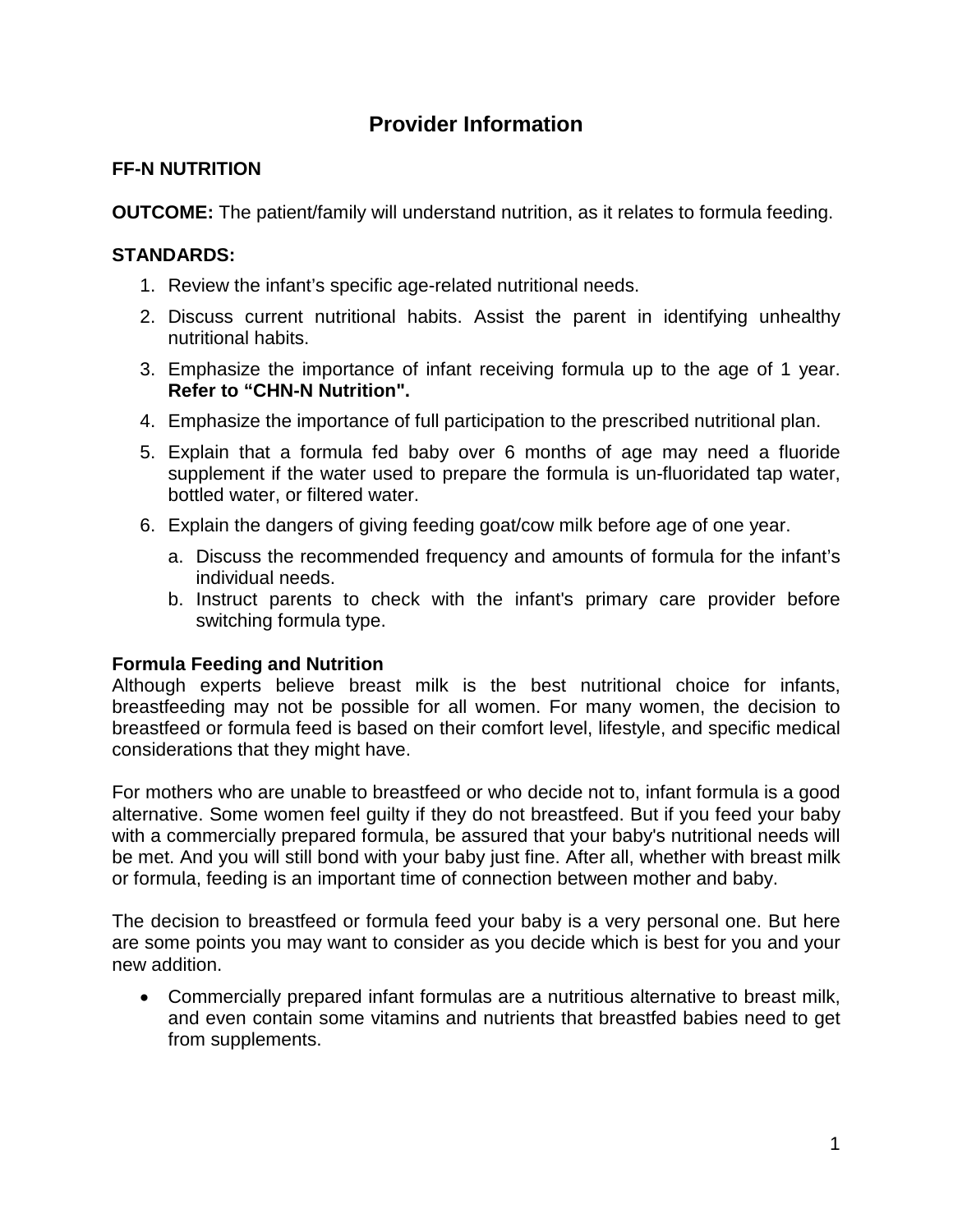- Manufactured under sterile conditions, commercial formulas attempt to duplicate mother's milk using a complex combination of proteins, sugars, fats, and vitamins that would be virtually impossible to create at home. Therefore, if you do not breastfeed your baby, it is important that you use only a commercially prepared formula and that you do not try to create your own.
- In addition to medical concerns that may prevent breastfeeding, for some women, breastfeeding may be too difficult or stressful.

Here are a few other reasons women may choose to formula feed:

**Convenience.** Either parent (or another caregiver) can feed the baby a bottle at any time (although this is also true for women who pump their breast milk). This allows the mother to share the feeding duties and helps her partner to feel more involved in the crucial feeding process and the bonding that often comes with it.

**Flexibility.** Once the bottles are made, a formula-feeding mother can leave her baby with a partner or caregiver and know that her little one's feedings are taken care of. There is no need to pump or to schedule work or other obligations and activities around the baby's feeding schedule. And formula-feeding moms do not need to find a private place to nurse in public. However, if Mom is out and about with baby, she will need to bring supplies for making bottles.

**Time and frequency of feedings.** Because formula digests slower than breast milk, formula-fed babies usually need to eat less often than do breastfed babies.

**Diet.** Women who opt to formula feed do not have to worry about the things they eat or drink that could affect their babies.

#### **Formula Feeding: The Challenges**

As with breastfeeding, there are some challenges to consider when deciding whether to formula feed.

**Organization and preparation**. Enough formula must be on hand at all times and bottles must be prepared. The powdered and condensed formulas must be prepared with sterile water (which needs to be boiled until the baby is at least 6 months old). Ready-to-feed formulas that can be poured directly into a bottle without any mixing or water tend to be expensive.

Bottles and nipples need to be sterilized before the first use and then washed after every use after that (this is also true for breastfeeding women who give their babies bottles of pumped breast milk). Bottles and nipples can transmit bacteria if they are not cleaned properly, as can formula if it is not stored in sterile containers.